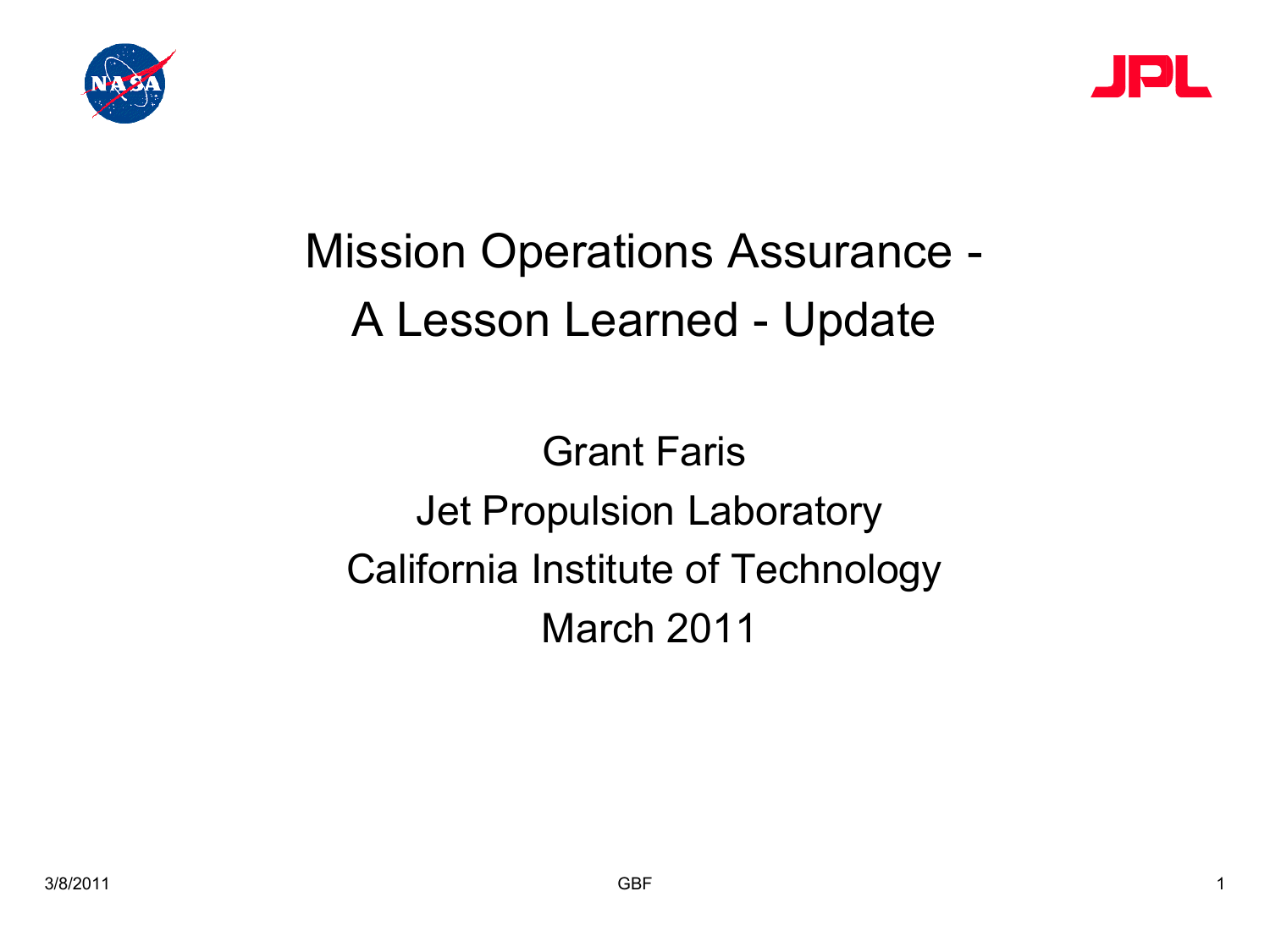



## Mission Assurance During Mars Climate Orbiter Operations (1999)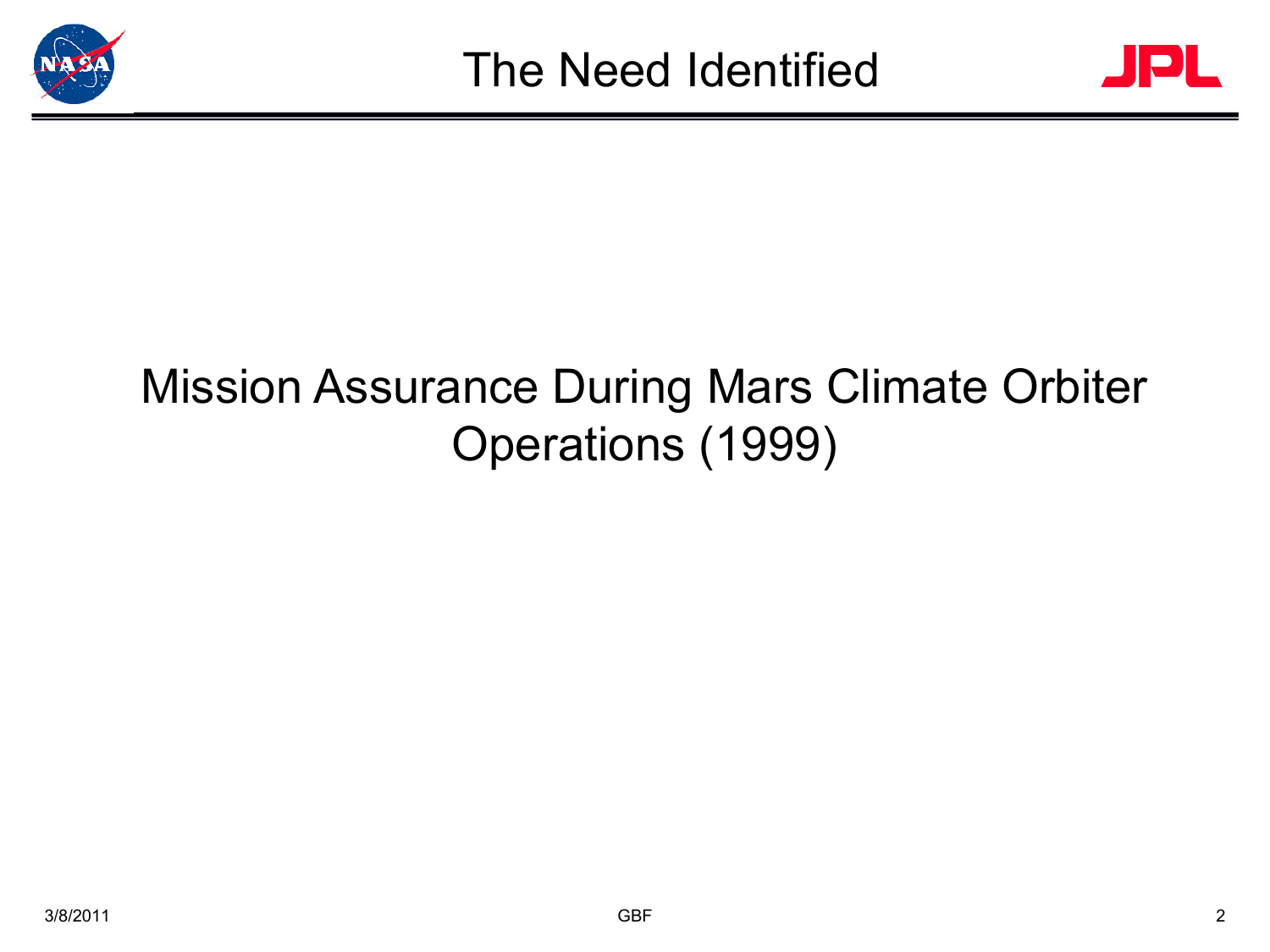



- Although a Mission Assurance Manager (MAM) was assigned to Mars Climate Orbiter (MCO) during project development, there was no independent mission assurance function established for the work performed at JPL following launch.
- Discrepancies between the delta-Vs expected by the Navigation Team and those produced by the Angular Momentum Desaturation (AMD) file from the Spacecraft Team were observed during mission operations.
	- No Incident/Surprise/Anomaly (ISA) or Problem/Failure Report (P/FR) was written on this issue.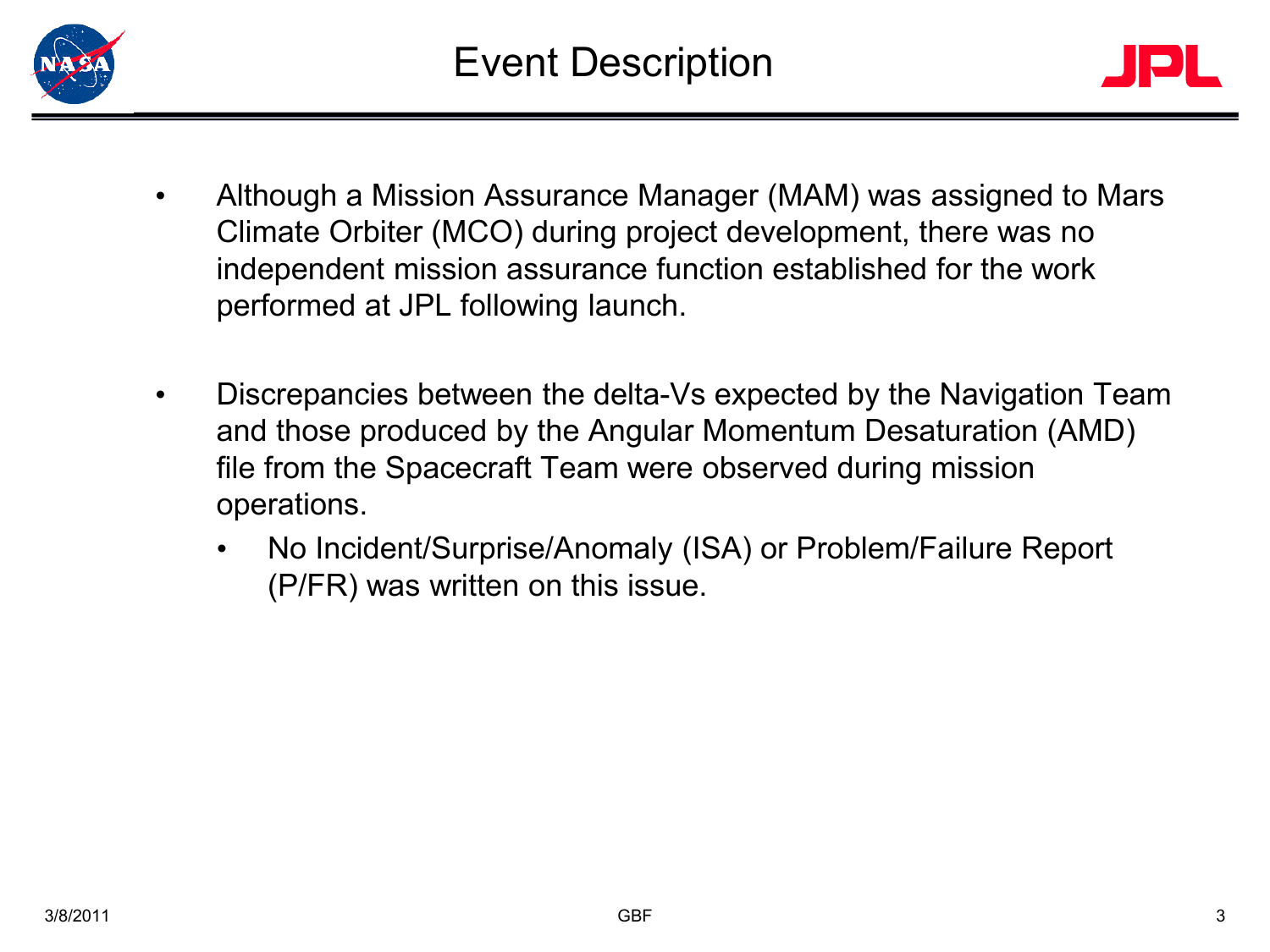



1. Recommendation: Revise JPL mission assurance policies and procedures to require an independent Mission Assurance representative during the operational phase of every flight project. This individual should become familiar with and be integrated into the project during the latter phases of development, and possess independent responsibility to verify compliance with design and operational requirements.

Implementation: FPP 7.7.1 "A mission operations assurance manager (MOAM) is assigned to each JPL-managed project or flight instrument prior to the start of operational readiness testing and continues through the end of mission, including extended missions."

2. Recommendation: Require all flight projects to report and track post-launch anomalies on ISAs. Project management should rigidly enforce this requirement and maintain a disciplined disposition, tracking, and resolution process.

Implementation: FPP 7.6.1 "Problem reporting at JPL is implemented using the Problem/Failure Reporting (PFR), Incident Surprise Anomaly (ISA), and other systems as appropriate. Contractors use equivalent systems as negotiated in the contract.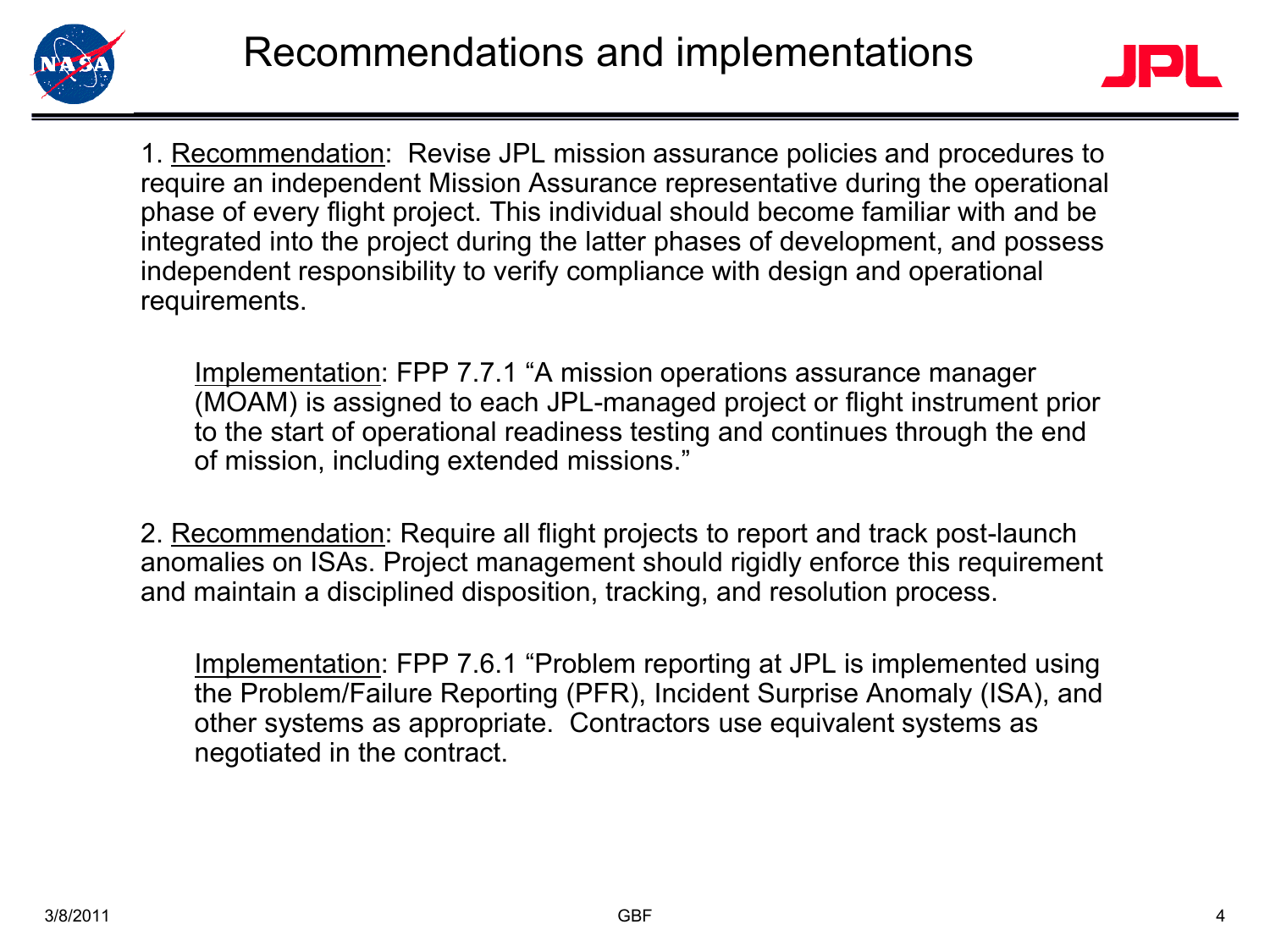



Integrate the mission operations assurance function into the flight team providing:

- value added support in identifying, mitigating, and communicating the project's risks and,
- being an essential member of the team during the test activities, training exercises and critical flight operations.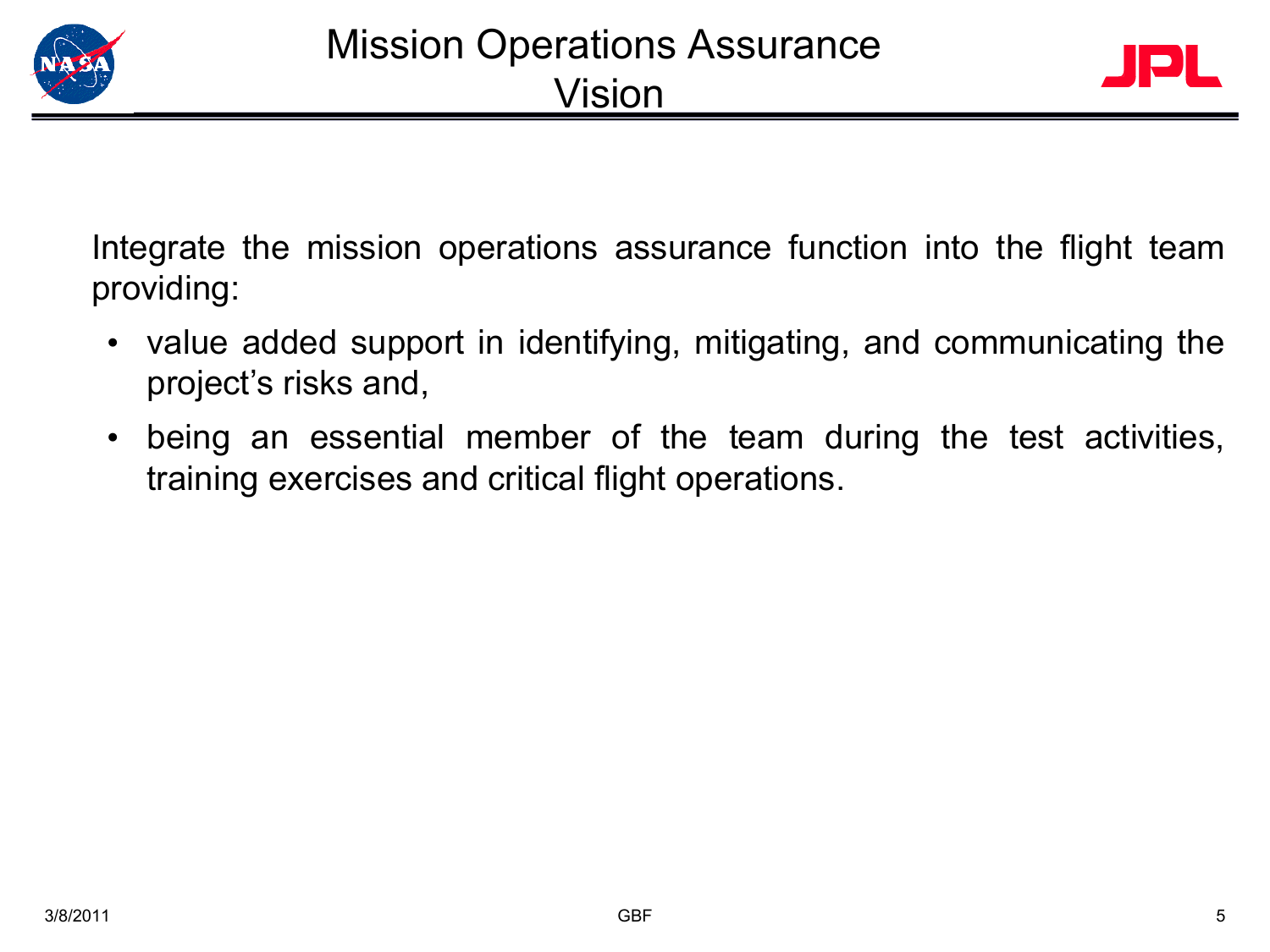



- Independently assess project risks throughout mission operations.
- Independently assess the project's operational readiness to support nominal and contingency mission scenarios.
- Implement the project's problem/failure reporting system to comply with JPL's Anomaly Resolution Standard.
- Provide training on problem reporting for the flight team.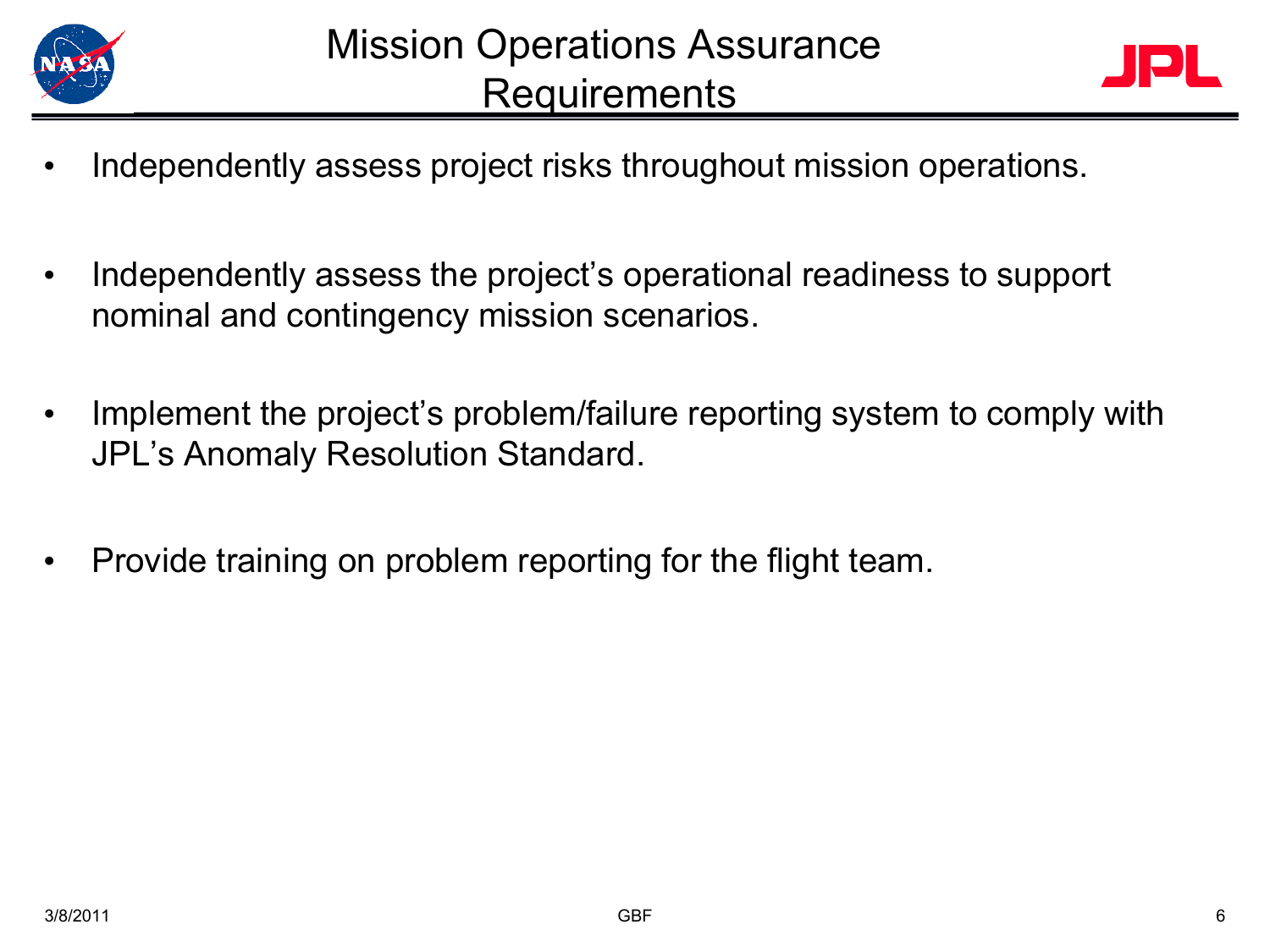



- Risk assessment
	- Captures the residual mission risks as the project transfers from the development to the operational phase of the mission.
	- Assesses residual risks throughout the post-launch risk review process and integrates them into an overall risk assessment.
	- Provides an independent risk assessment of the Project's risk posture in preparation for critical events.
- Operational Readiness
	- Participates in Operational Readiness Tests (ORTs) to assess if the test objectives were met; and that residual liens are identified, tracked, and resolved.
- Problem Reporting
	- Manages the problem failure reporting system for flight operations including the system setup; as well as the initiation, processing and closeout of Incidents, Surprises, Anomalies (ISAs).
- Operations Training
	- Oversees/conducts the problem/failure reporting function training to the flight team.
	- Assesses the adequacy of the flight team operations position training and overall system level flight team training program.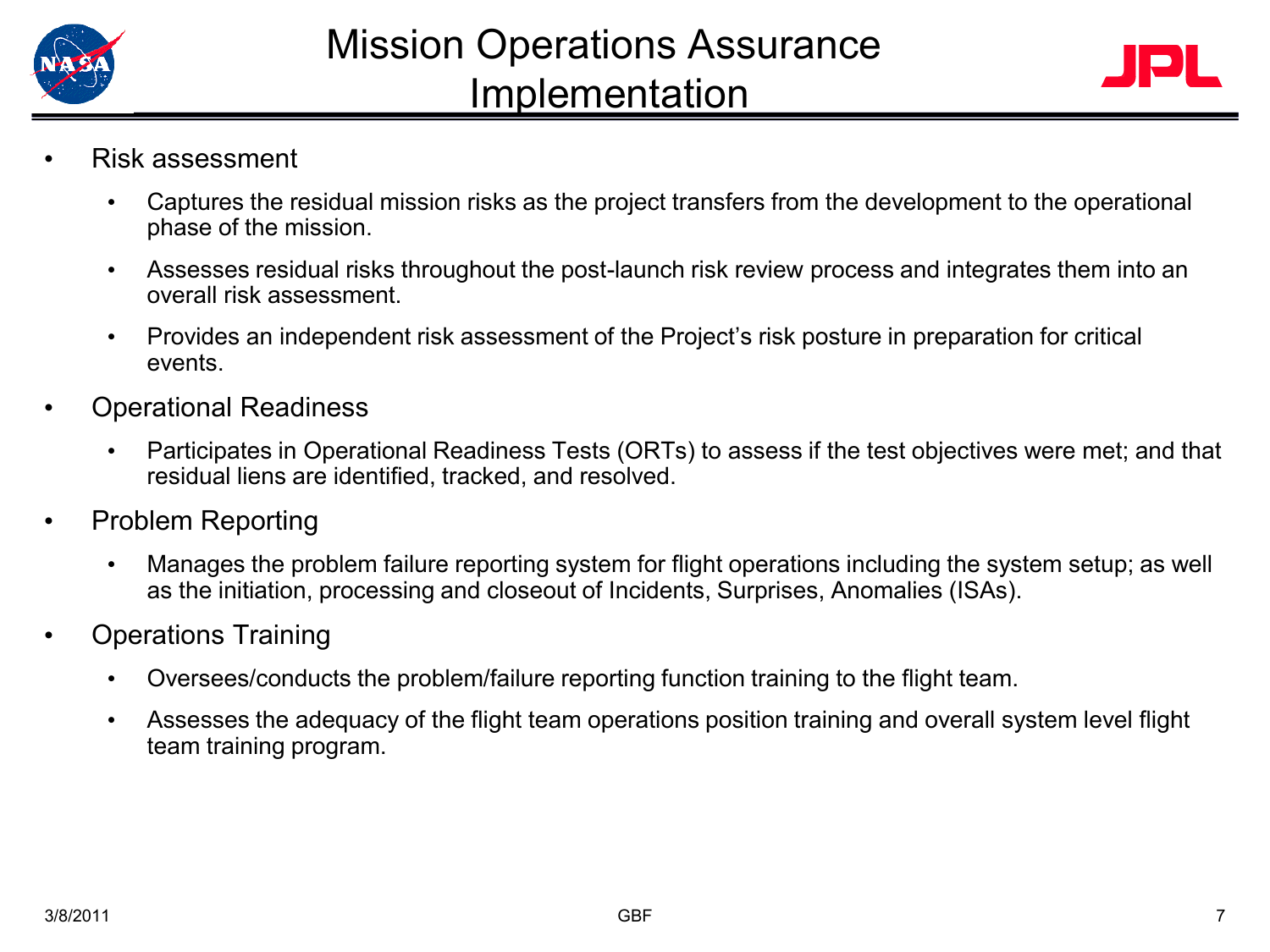



- Operational Requirements
	- Works with the Mission Assurance Manager (MAM), Project Systems Engineer (PSE), and Mission Operations System (MOS) engineer to assure operational requirements are implemented into the flight hardware, software, and operations design.
	- Participates in operations peer reviews and the Operational Readiness Review (ORR) to assess resolution of integration issues between development and operations.
- Project Planning
	- Assesses Mission Change Requests (MCRs) to ensure appropriate review has been completed, and provides independent risk assessments, as appropriate.
- **Flight Rules** 
	- Reviews waivers to flight rules and makes recommendations to the project.
- Reporting
	- Briefs independent risk assessments at Mission Management Reviews (MMRs), Project Status Reviews (PSRs), Quarterly Reviews, Office of Safety and Mission Success (OSMS) monthly reviews, and Critical Events Readiness Reviews (CERR).
- Interfacing with other Quality/Operations Assurance Function
	- Coordinates Software Quality Assurance support for in-flight software development, flight software modifications, and the resolution of flight software anomalies.
	- Coordinates with industry partners to assure an integrated mission operations assurance program is in place.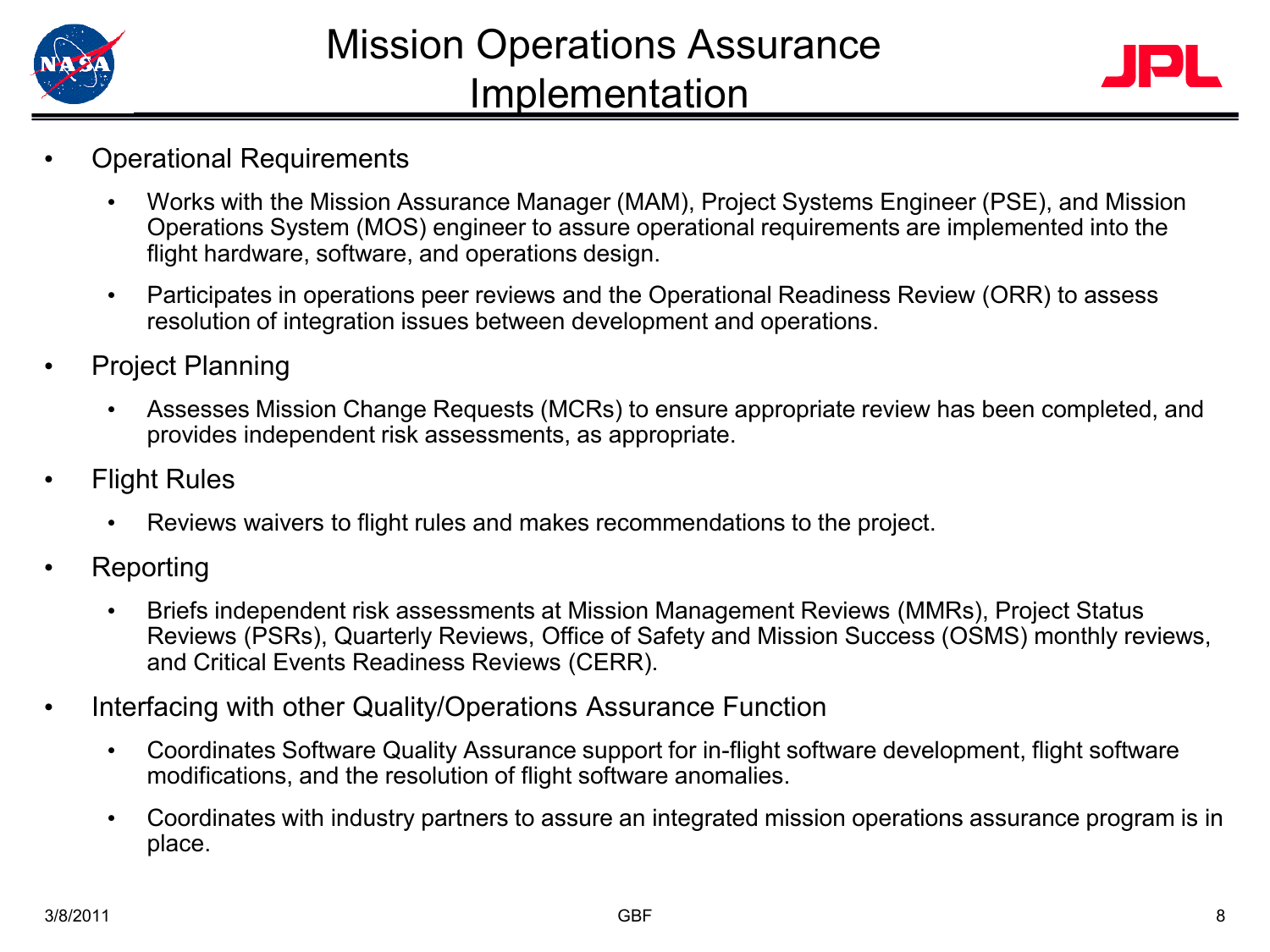



## Command File Error Metrics Initiative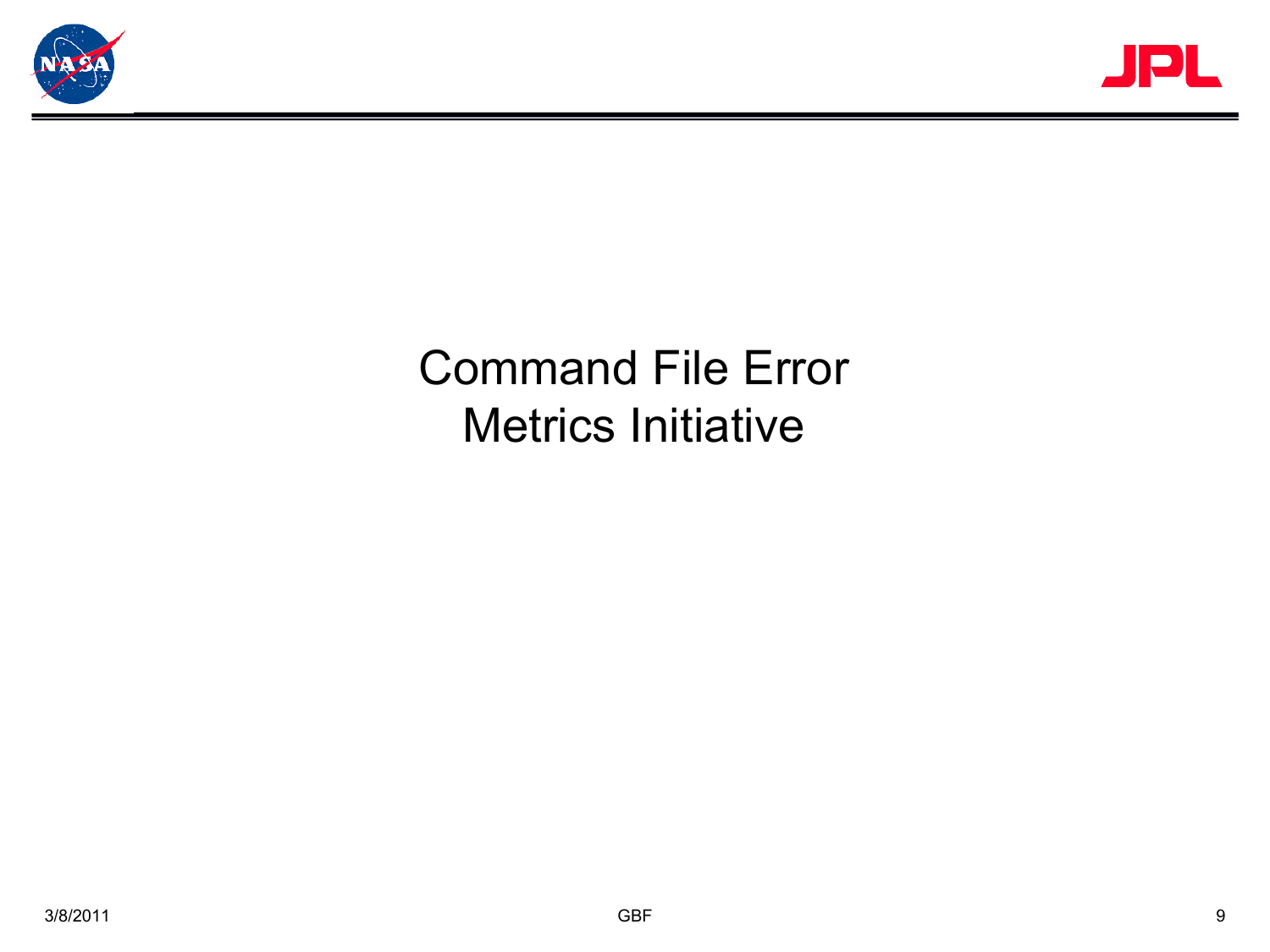

- A command file error is:
	- an error in a command file that was sent to the spacecraft;
	- an error in the approval, processing, or uplinking of a command file that was sent to the spacecraft;
	- the omission of a needed command file that was not uplinked to the spacecraft.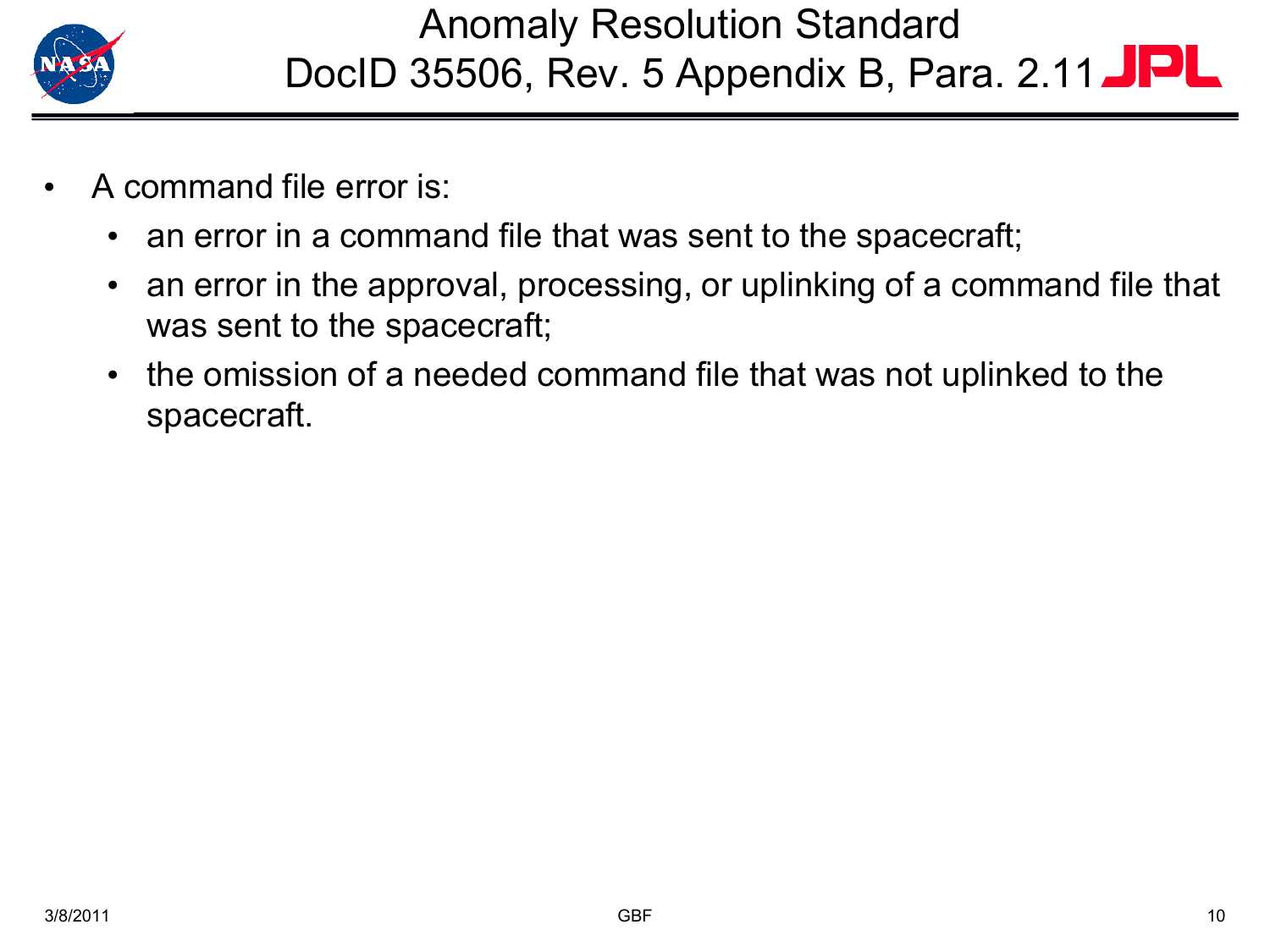





Although the command file error rate has declined over the years, there still exists a risk of committing a catastrophic command file error.

Projects included are MGS, Stardust, Mars Odyssey, Genesis, Spitzer, Mars Reconnaissance Orbiter, Phoenix, Galex, Dawn, MER A, MER B, Cassini.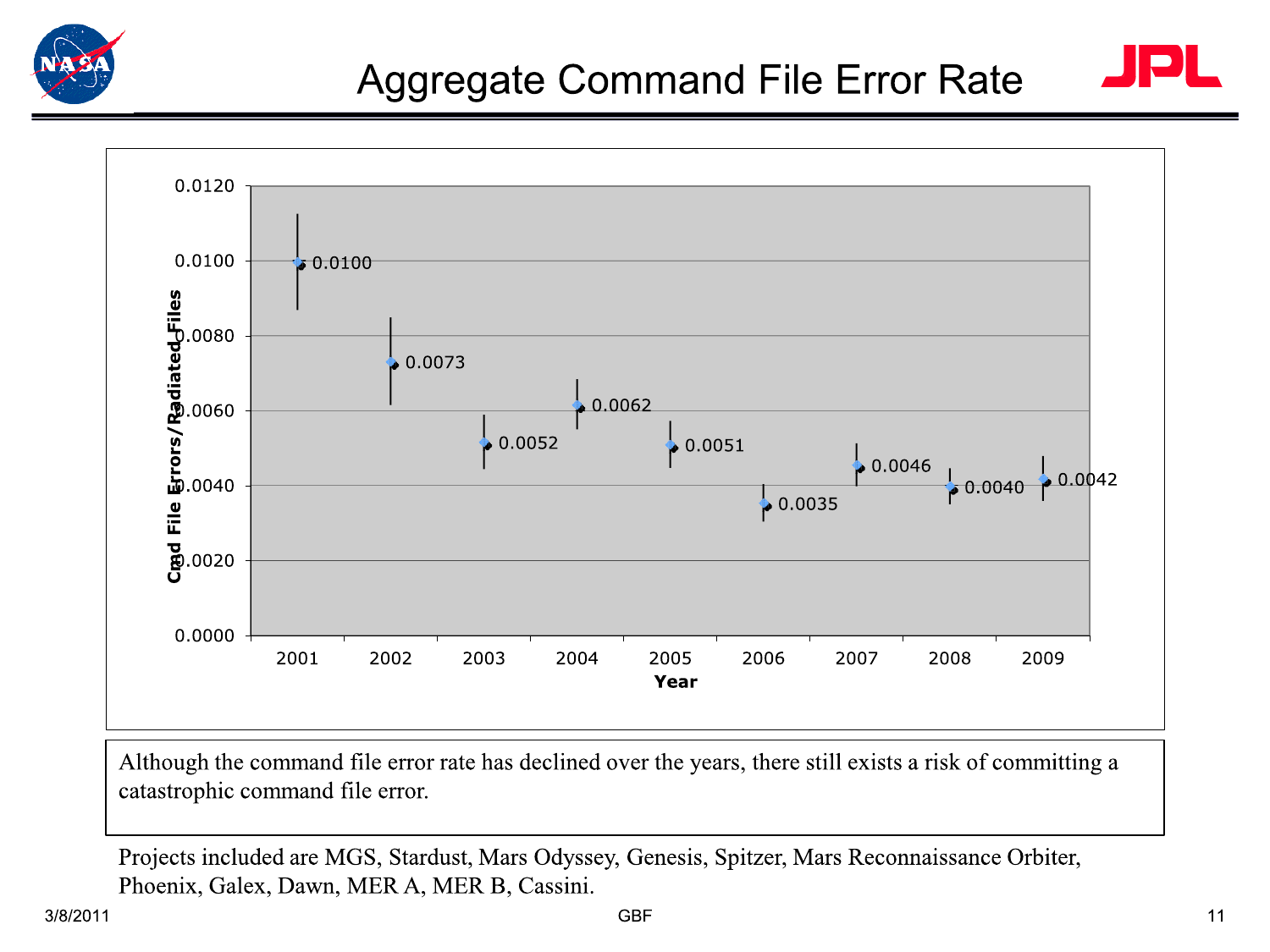

|                                            | 2001  | 2002            | 2003           | 2004  | 2005  | 2006            | 2007  | 2008  | 2009  |
|--------------------------------------------|-------|-----------------|----------------|-------|-------|-----------------|-------|-------|-------|
| CAT 1 (R/T Error)                          | 14    | 6               | 10             | 9     | 17    | 10 <sup>°</sup> | 14    | 6     | 8     |
| <b>CAT 2 (Process Error)</b>               | 21    | 19              | 23             | 39    | 22    | 8               | 24    | 31    | 26    |
| <b>CAT 3 (Unexpected Result)</b>           | 13    | 10 <sup>°</sup> | 13             | 32    | 17    | 18              | 22    | 13    | 9     |
| <b>CAT 4 (Non-Interactive CMD</b><br>File) | 12    | $\overline{4}$  | 4              | 4     | 10    | 14              | 3     | 19    | 6     |
| <b>Total Cmd File Errors</b>               | 60    | 39              | 50             | 84    | 66    | 50              | 63    | 69    | 49    |
| <b>Total Cmd Files Transmitted</b>         | 6019  | 5331            | 9682           | 13618 | 12944 | 14131           | 13834 | 17339 | 11700 |
| # Projects included                        | 5     | 5               | $\overline{7}$ | 9     | 9     | 9               | 10    | 10    | 9     |
| <b>Aggregate Cmd File Error Rate</b>       | 1.00% | 0.73%           | 0.52%          | 0.62% | 0.51% | 0.35%           | 0.46% | 0.40% | 0.42% |
| <b>Cmd File Errors/# of projects</b>       | 12.0  | 7.8             | 7.1            | 9.3   | 7.3   | 5.6             | 6.3   | 6.9   | 5.4   |

Projects included are MGS, Stardust, Mars Odyssey, Genesis, Spitzer, Mars Reconnaissance Orbiter, Phoenix, Galex, Dawn, MER A, MER B, Cassini.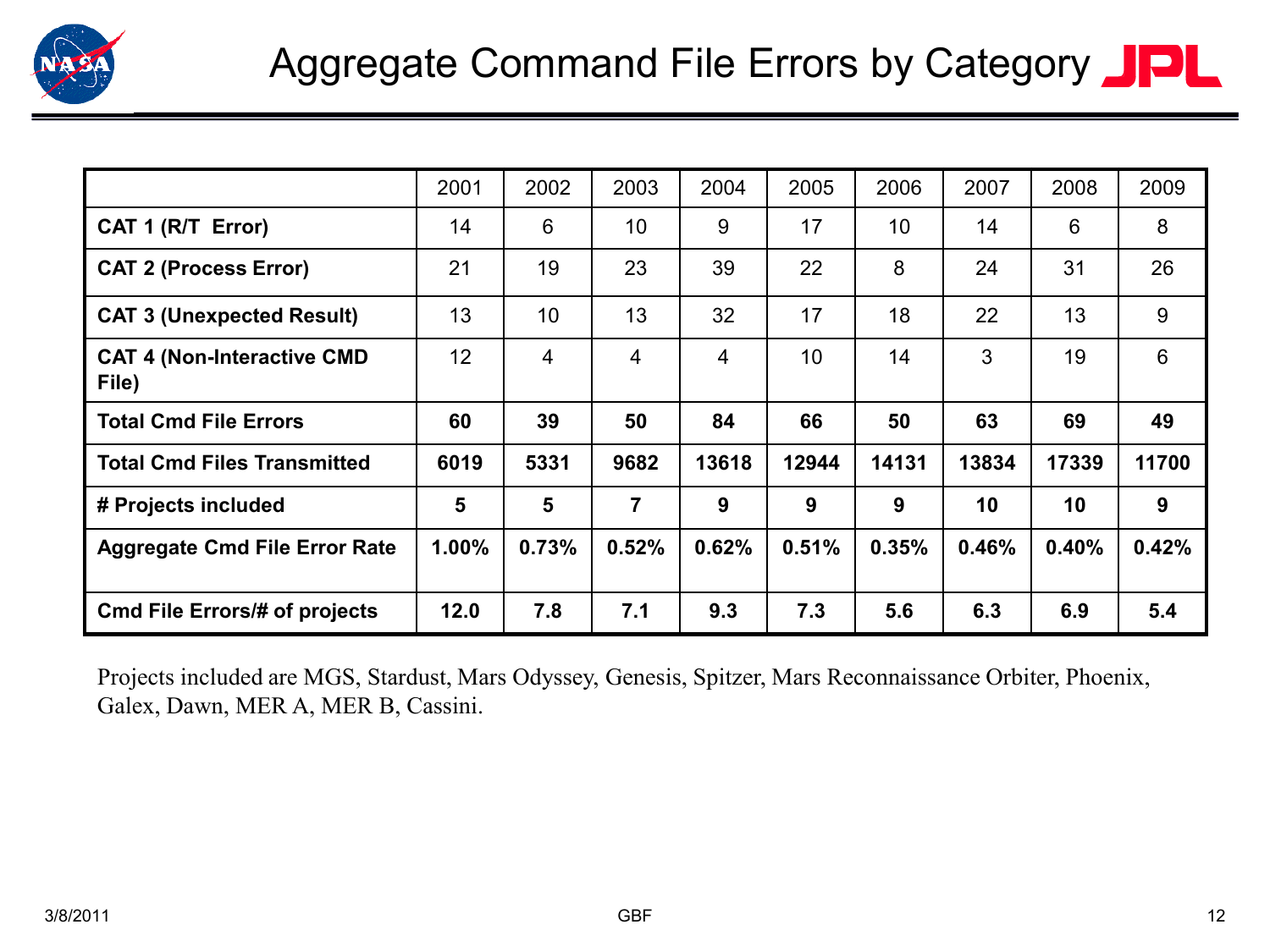

|                                      | 2001  | 2002           | 2003           | 2004           | 2005           | 2006  | 2007  | 2008           | 2009        |
|--------------------------------------|-------|----------------|----------------|----------------|----------------|-------|-------|----------------|-------------|
| <b>CRIT1</b>                         | 11    | $\overline{0}$ | $\overline{7}$ | 11             | $\overline{7}$ | 3     | 5     | $\overline{2}$ | 3           |
| <b>CRIT 2</b>                        | 26    | 16             | 12             | 23             | 19             | 3     | 14    | 13             | 16          |
| <b>CRIT 3</b>                        | 22    | 21             | 26             | 46             | 38             | 43    | 43    | 54             | 30          |
| <b>CRIT 4</b>                        |       | 2              | 5              | $\overline{4}$ | $\overline{2}$ | 1     | 1     | $\overline{0}$ | $\mathbf 0$ |
| <b>Total Cmd File Errors</b>         | 60    | 39             | 50             | 84             | 66             | 50    | 63    | 69             | 49          |
| <b>Total Cmd Files Transmitted</b>   | 6019  | 5331           | 9682           | 13618          | 12944          | 14131 | 13834 | 17339          | 11700       |
| # Projects included                  | 5     | 5              | $\overline{7}$ | 9              | 9              | 9     | 10    | 10             | 9           |
| <b>Aggregate Cmd File Error Rate</b> | 1.00% | 0.73%          | 0.52%          | 0.62%          | 0.51%          | 0.35% | 0.46% | 0.40%          | 0.42%       |
| <b>Cmd File Errors/# of projects</b> | 12.0  | 7.8            | 7.1            | 9.3            | 7.3            | 5.6   | 6.3   | 6.9            | 5.4         |

Projects included are MGS, Stardust, Mars Odyssey, Genesis, Spitzer, Mars Reconnaissance Orbiter, Phoenix, Galex, Dawn, MER A, MER B, Cassini.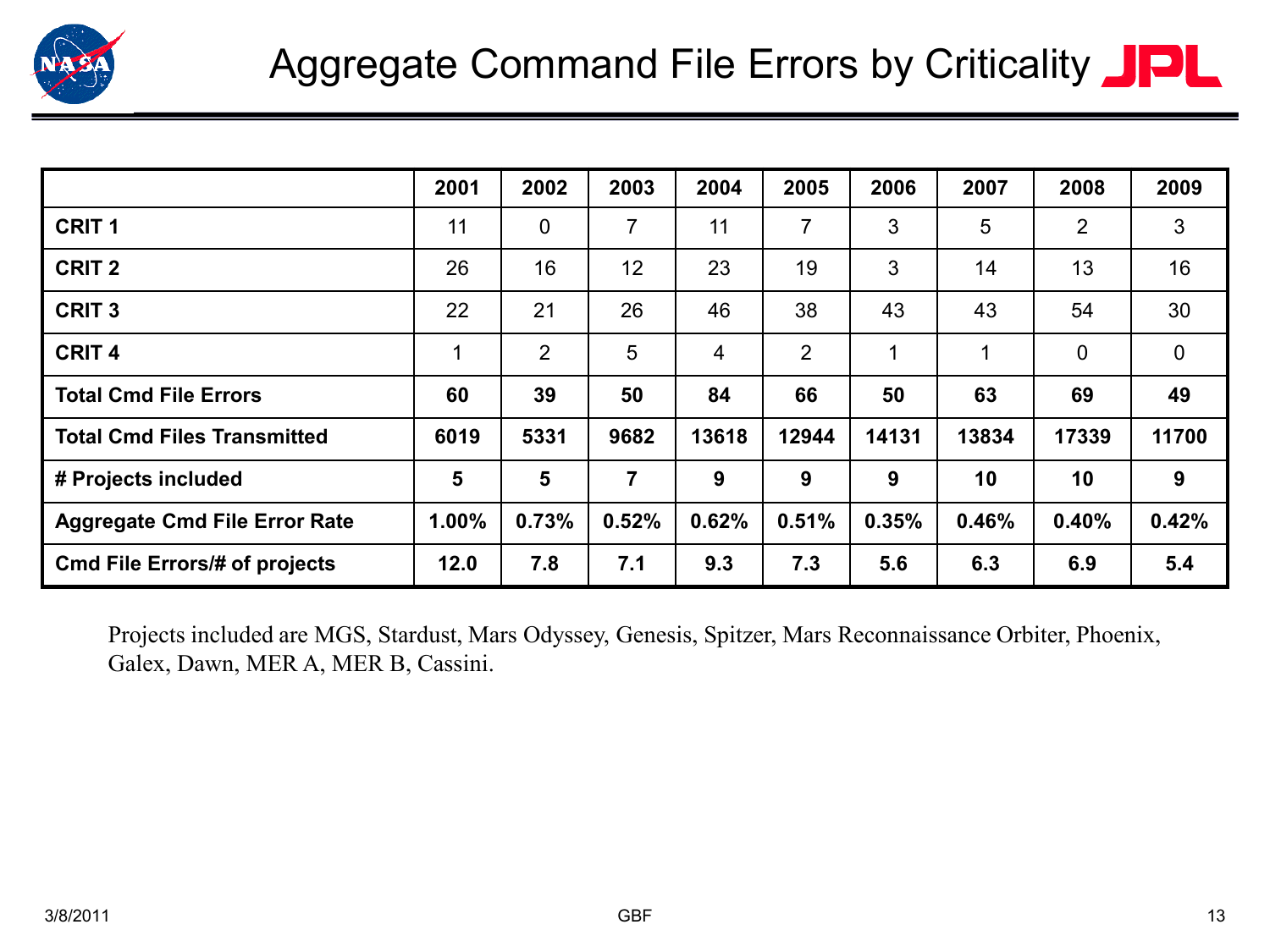## Institutional Operations Working Group Initiative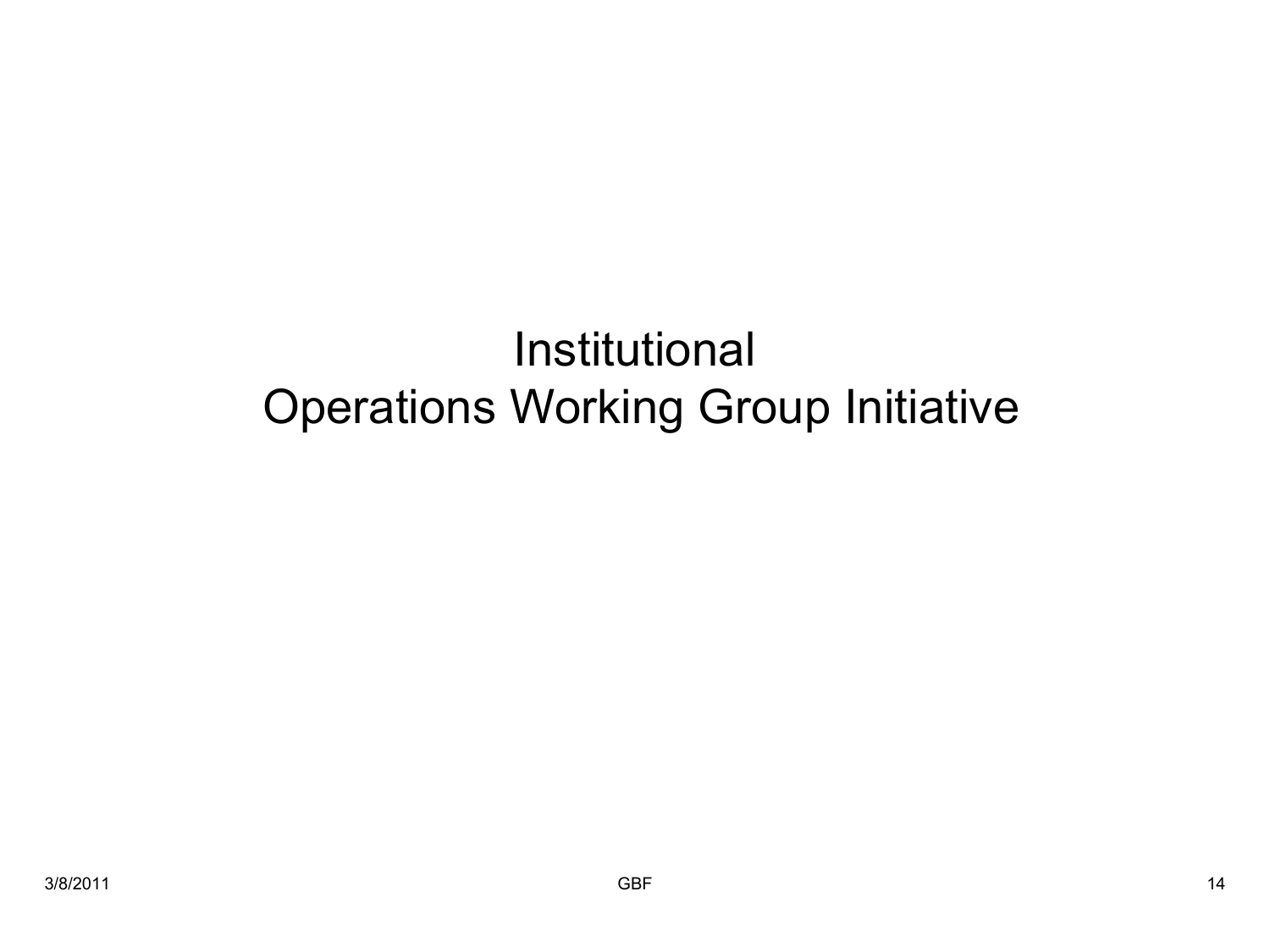



- To provide a forum for the identification, discussion of solutions, and implementation of corrective action over a broad range of operational issues across JPL institutional boundaries.
	- Review command file and operational errors and draw lessons learned to be incorporated back into the projects and institution.
	- Develop recommendations for process improvements.
	- Communicate findings across all missions and implementing organizations.
	- Track the status of corrective actions approved for implementation.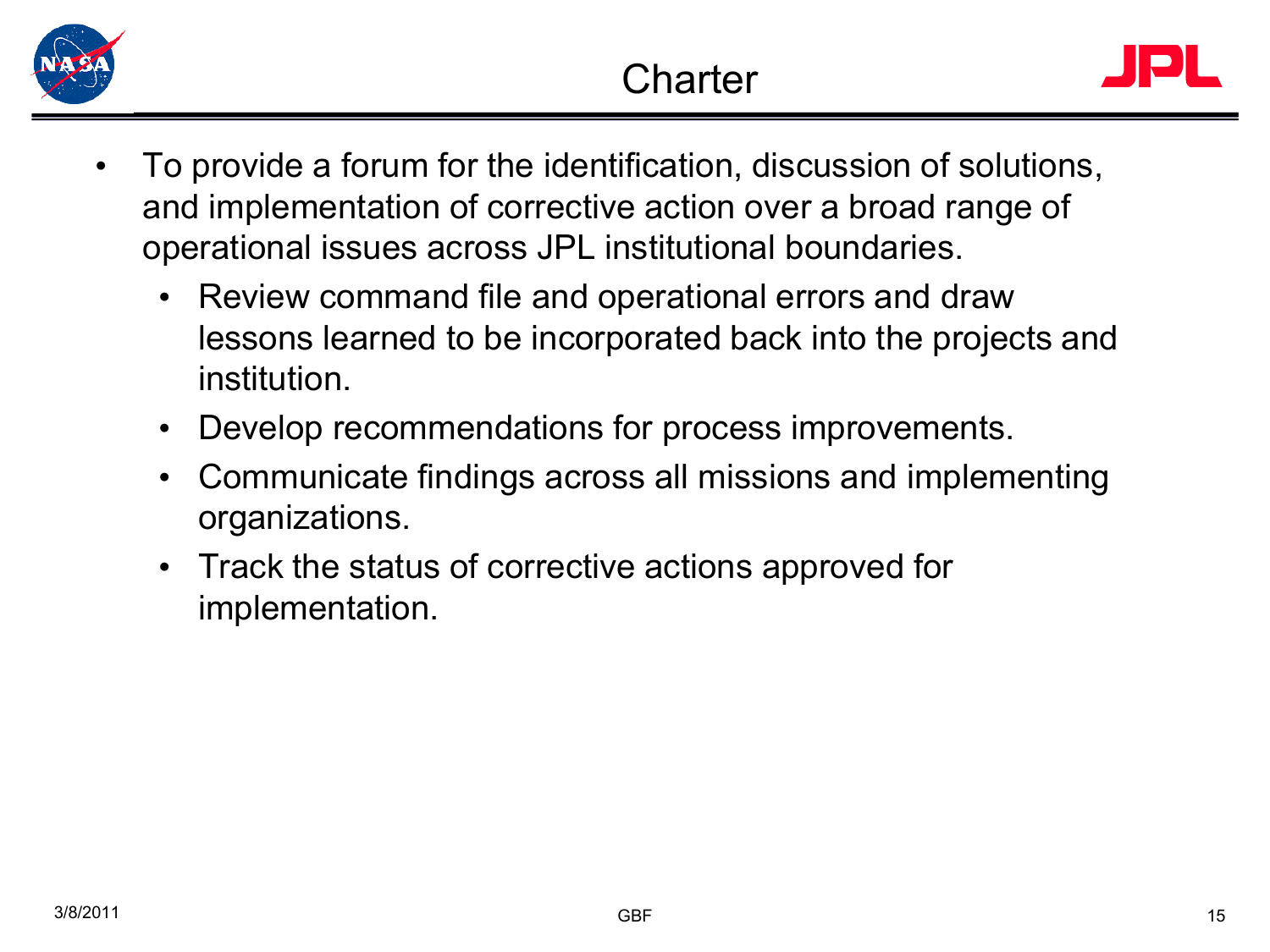



- Initial meeting held on 18 November 2010 with follow-up meetings on approximately two week intervals.
- Focused on the higher criticality 2009 command file errors (crit. 1&2). Continue to review 2009/2010 command file errors along with new ones in 2011.
- look for ways to gain approval and implement corrective action as a result of the effort.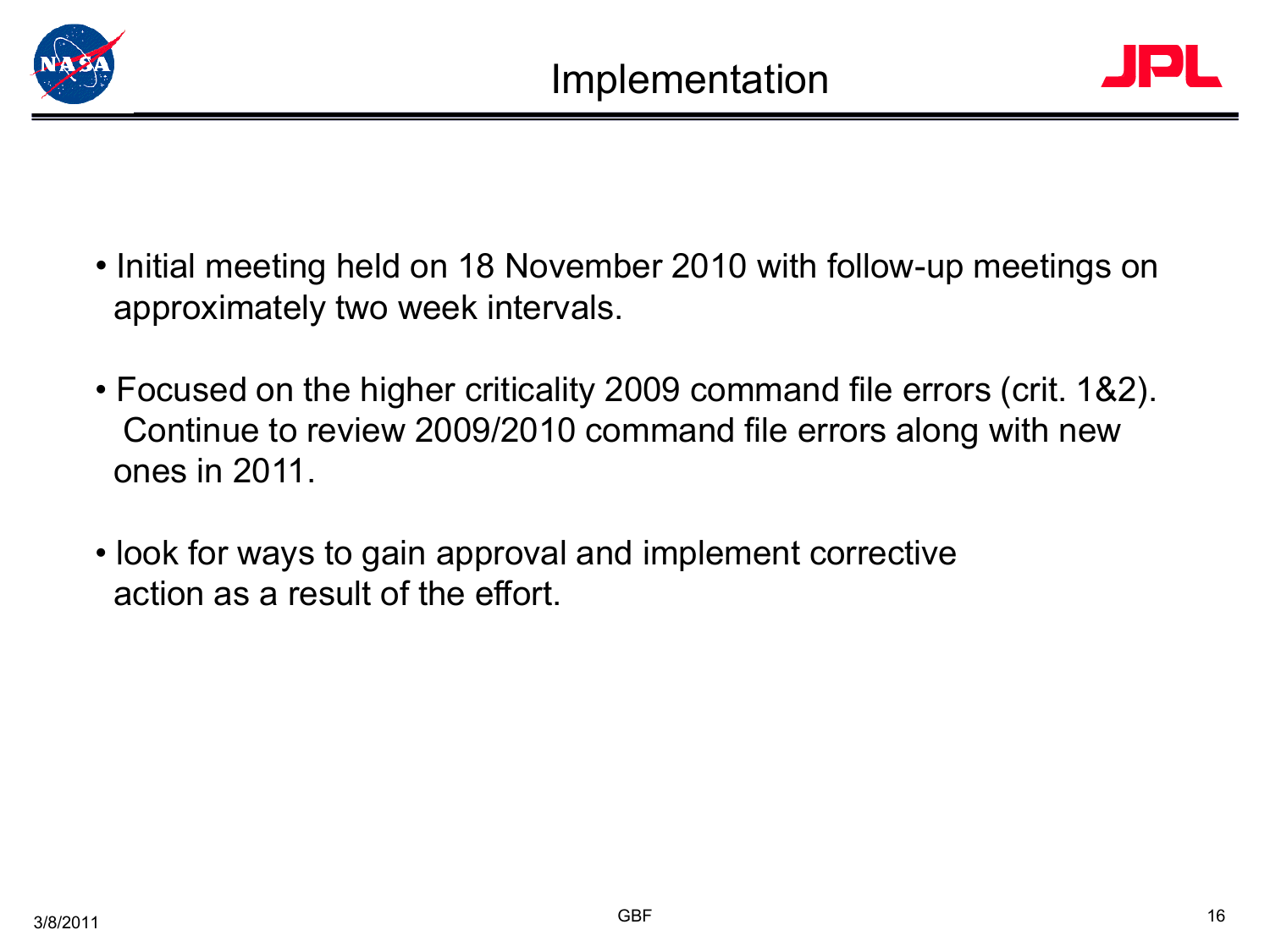



- Test-bed/Simulation/Modeling Recommendations
- Spacecraft State/Parameter Tracking Tool
- Operations Development/Sustainability/Training
- Human Factors
- Expert Systems